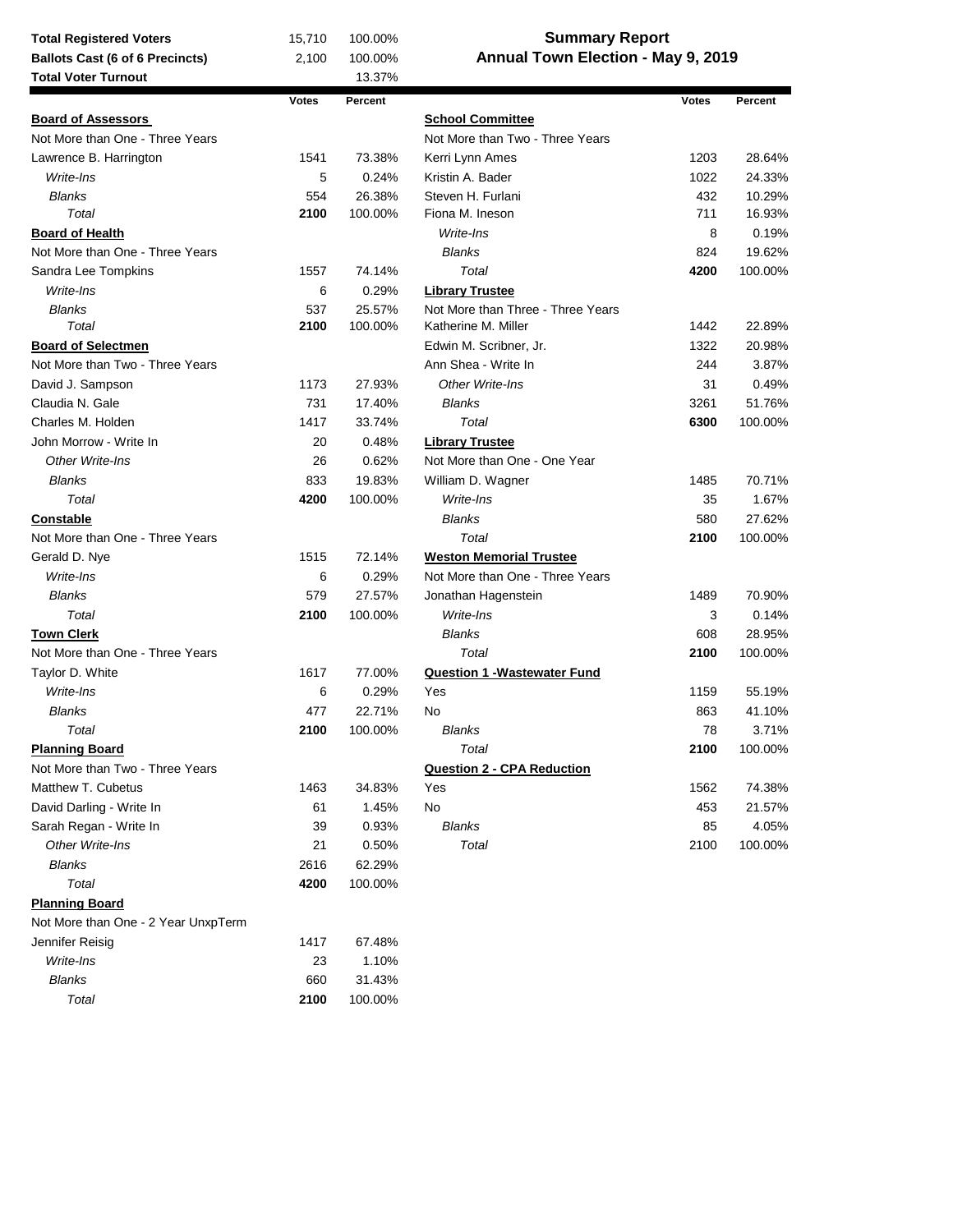## **TOWN OF SANDWICH ANNUAL TOWN ELECTION MAY 9, 2019**

| # of Registered Voters     | 15,710 |
|----------------------------|--------|
| <b>Total Ballots Cast:</b> | 2,100  |

13.37% **% of Total Voters**

| <b>PRECINCT</b>                              | $\mathbf{1}$   | $\overline{2}$ | $\overline{\mathbf{3}}$ | 4              | 5                | 6              | <b>Total</b> | Grand        | $\%$    |
|----------------------------------------------|----------------|----------------|-------------------------|----------------|------------------|----------------|--------------|--------------|---------|
|                                              |                |                |                         |                |                  |                | <b>Votes</b> | <b>Total</b> | of Vote |
| <b>OFFICES/CANDIDATES</b>                    |                |                |                         |                |                  |                | Cast         |              |         |
| <b>Number of Eligible Voters by Precinct</b> | 2845           | 2722           | 2492                    | 2665           | 2520             | 2466           |              | 15710        |         |
| <b>Total Ballots Cast</b>                    | 519            | 400            | 313                     | 228            | 303              | 337            | 2100         |              |         |
| <b>Percentage By Precinct</b>                | 18.24%         | 14.70%         | 12.56%                  | 8.56%          | 12.02%           | 13.67%         |              |              |         |
| <b>Board of Assessors</b>                    |                |                |                         |                |                  |                |              |              |         |
| <b>Not More than One - Three Years</b>       |                |                |                         |                |                  |                |              |              |         |
| Lawrence B. Harrington                       | 361            | 288            | 241                     | 173            | 228              | 250            | 1541         | 1541         | 73.38%  |
| Write-Ins                                    | $\Omega$       | 3              | $\overline{0}$          | $\overline{c}$ | $\Omega$         | $\Omega$       | 5            | 5            | 0.24%   |
| <b>Blanks</b>                                | 158            | 109            | 72                      | 53             | 75               | 87             | 554          | 554          | 26.38%  |
| <b>Total</b>                                 | 519            | 400            | 313                     | 228            | 303              | 337            |              | 2100         | 100.00% |
|                                              |                |                |                         |                |                  |                |              |              |         |
| <b>Number of Eligible Voters by Precinct</b> | 2845           | 2722           | 2492                    | 2665           | 2520             | 2466           |              | 15710        |         |
| <b>Total Ballots Cast</b>                    | 519            | 400            | 313                     | 228            | 303              | 337            | 2100         |              |         |
| <b>Percentage By Precinct</b>                | 18.24%         | 14.70%         | 12.56%                  | 8.56%          | 12.02%           | 13.67%         |              |              |         |
|                                              |                |                |                         |                |                  |                |              |              |         |
| <b>Board of Health</b>                       |                |                |                         |                |                  |                |              |              |         |
| <b>Not More than One - Three Years</b>       |                |                |                         |                |                  |                |              |              |         |
| <b>Sandra Lee Tompkins</b>                   | 368            | 290            | 246                     | 173            | 224              | 256            | 1557         | 1557         | 74.14%  |
| Write-Ins                                    |                |                |                         |                |                  | 0              | 6            | 6            | 0.29%   |
| <b>Blanks</b>                                | 150            | 108            | 66                      | 54             | 78               | 81             | 537          | 537          | 25.57%  |
| <b>Total</b>                                 | 519            | 400            | 313                     | 228            | 303              | 337            |              | 2100         | 100.00% |
|                                              |                |                |                         |                |                  |                |              |              |         |
| <b>Number of Eligible Voters by Precinct</b> | 2845           | 2722           | 2492                    | 2665           | 2520             | 2466           |              | 15710        |         |
| <b>Total Ballots Cast</b>                    | 519            | 400            | 313                     | 228            | 303              | 337            | 2100         |              |         |
| <b>Percentage By Precinct</b>                | 18.24%         | 14.70%         | 12.56%                  | 8.56%          | 12.02%           | 13.67%         |              |              |         |
|                                              |                |                |                         |                |                  |                |              |              |         |
| <b>Board of Selectmen</b>                    |                |                |                         |                |                  |                |              |              |         |
| <b>Not More than Two - Three Years</b>       |                |                |                         |                |                  |                |              |              |         |
| David J. Sampson                             | 255            | 219            | 174                     | 120            | 197              | 208            | 1173         | 1173         | 27.93%  |
| Claudia N. Gale                              | 201            | 143            | 100                     | 94             | 90               | 103            | 731          | 731          | 17.40%  |
| Charles M. Holden                            | 327            | 285            | $\overline{227}$        | 155            | $\overline{205}$ | 218            | 1417         | 1417         | 33.74%  |
| John Morrow - Write In                       | $\overline{7}$ | $\overline{2}$ | $\overline{2}$          | $\overline{2}$ | $\overline{3}$   | 4              | 20           | 20           | 0.48%   |
| Other Write-Ins                              | $\overline{7}$ | $\overline{7}$ | $\overline{7}$          | $\mathfrak{D}$ |                  | $\overline{2}$ | 26           | 26           | 0.62%   |
| <b>Blanks</b>                                | 241            | 144            | 116                     | 83             | 110              | 139            | 833          | 833          | 19.83%  |
| <b>Total</b>                                 | 1038           | 800            | 626                     | 456            | 606              | 674            |              | 4200         | 100.00% |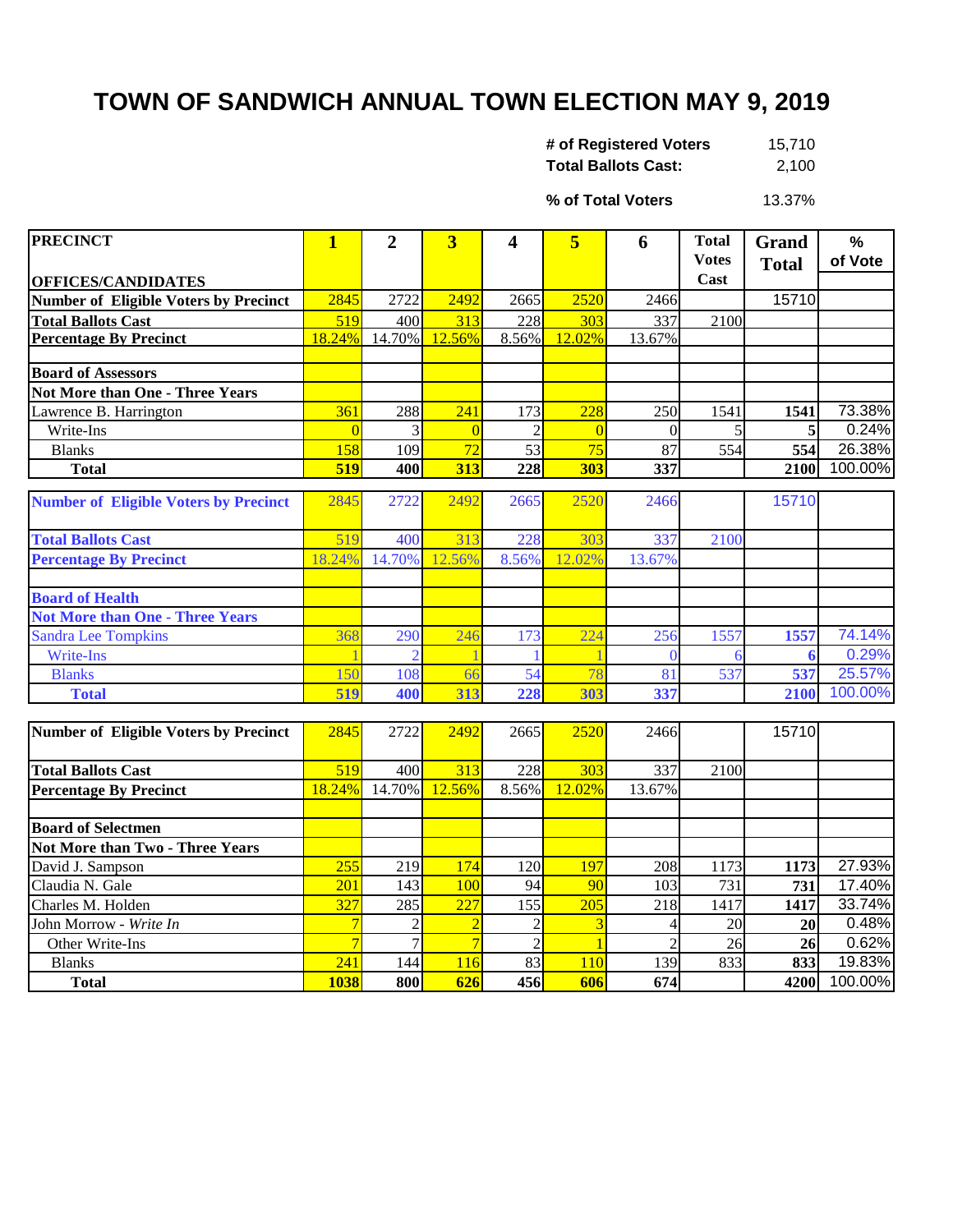| <b>Number of Eligible Voters by Precinct</b> | 2845   | 2722   | 2492   | 2665  | 2520   | 2466   |      | 15710 |         |
|----------------------------------------------|--------|--------|--------|-------|--------|--------|------|-------|---------|
|                                              |        |        |        |       |        |        |      |       |         |
| <b>Total Ballots Cast</b>                    | 519    | 400    | 313    | 228   | 303    | 337    | 2100 |       |         |
| <b>Percentage By Precinct</b>                | 18.24% | 14.70% | 12.56% | 8.56% | 12.02% | 13.67% |      |       |         |
|                                              |        |        |        |       |        |        |      |       |         |
| <b>Constable</b>                             |        |        |        |       |        |        |      |       |         |
| <b>Not More than One - Three Years</b>       |        |        |        |       |        |        |      |       |         |
| Gerald D. Nye                                | 356    | 276    | 239    | 170   | 226    | 248    | 1515 | 1515  | 72.14%  |
| Write-Ins                                    |        |        |        |       |        |        |      |       | 0.29%   |
| <b>Blanks</b>                                | 162    | 122    | 74     | 57    | 76     | 88     | 579  | 579   | 27.57%  |
| <b>Total</b>                                 | 519    | 400    | 313    | 228   | 303    | 337    |      | 2100  | 100.00% |

| Number of Eligible Voters by Precinct  | 2845       | 2722             | 2492       | 2665  | 2520       | 2466   |      | 15710 |         |
|----------------------------------------|------------|------------------|------------|-------|------------|--------|------|-------|---------|
|                                        |            |                  |            |       |            |        |      |       |         |
| <b>Total Votes Cast</b>                | 519        | 400              | 313        | 228   | 303        | 337    | 2100 |       |         |
| <b>Percentage By Precinct</b>          | $18.24\%$  | 14.70%           | 12.56%     | 8.56% | 12.02%     | 13.67% |      |       |         |
|                                        |            |                  |            |       |            |        |      |       |         |
| <b>Town Clerk</b>                      |            |                  |            |       |            |        |      |       |         |
| <b>Not More than One - Three Years</b> |            |                  |            |       |            |        |      |       |         |
| Taylor D. White                        | 383        | 294              | 257        | 179   | 238        | 266    | 1617 | 1617  | 77.00%  |
| Write-Ins                              |            |                  |            |       |            |        |      |       | 0.29%   |
| <b>Blanks</b>                          | 135        | 104 <sup>l</sup> | 55         | 49    | 64         | 70     | 477  | 477   | 22.71%  |
| <b>Total</b>                           | <b>519</b> | 400              | <b>313</b> | 228   | <b>303</b> | 337    |      | 2100  | 100.00% |

| <b>Number of Eligible Voters by Precinct</b> | 2845           | 2722   | 2492   | 2665  | 2520   | 2466   |             | 15710 |         |
|----------------------------------------------|----------------|--------|--------|-------|--------|--------|-------------|-------|---------|
|                                              |                |        |        |       |        |        |             |       |         |
| <b>Total Votes Cast</b>                      | 519            | 400    | 313    | 228   | 303    | 337    | 2100        |       |         |
| <b>Percentage By Precinct</b>                | 18.24%         | 14.70% | 12.56% | 8.56% | 12.02% | 13.67% |             |       |         |
|                                              |                |        |        |       |        |        |             |       |         |
| <b>Planning Board</b>                        |                |        |        |       |        |        |             |       |         |
| <b>Not More than Two - Three Years</b>       |                |        |        |       |        |        |             |       |         |
| <b>Matthew T. Cubetus</b>                    | 336            | 263    | 231    | 166   | 220    | 247    | 1463        | 1463  | 34.83%  |
| David Darling - Write In                     | $\overline{2}$ | 16     |        |       |        |        | 6           | 61    | 1.45%   |
| Sarah Regan - Write In                       |                |        |        |       |        |        | 39          | 39    | 0.93%   |
| <b>Other Write-Ins</b>                       |                |        |        |       |        |        | $2^{\circ}$ | 21    | 0.50%   |
| <b>Blanks</b>                                | 665            | 512    | 372    | 272   | 375    | 420    | 2616        | 2616  | 62.29%  |
| <b>Total</b>                                 | 1038           | 800    | 626    | 456   | 606    | 674    |             | 4200  | 100.00% |

| Number of Eligible Voters by Precinct | 2845       | 2722   | 2492   | 2665  | 2520       | 2466   |      | 15710           |         |
|---------------------------------------|------------|--------|--------|-------|------------|--------|------|-----------------|---------|
|                                       |            |        |        |       |            |        |      |                 |         |
| <b>Total Votes Cast</b>               | 519        | 400    | 313    | 228   | 303        | 337    | 2100 |                 |         |
| <b>Percentage By Precinct</b>         | $18.24\%$  | 14.70% | 12.56% | 8.56% | 12.02%     | 13.67% |      |                 |         |
|                                       |            |        |        |       |            |        |      |                 |         |
| <b>Planning Board</b>                 |            |        |        |       |            |        |      |                 |         |
| Not More than One - 2 Year UnxpTerm   |            |        |        |       |            |        |      |                 |         |
| Jennifer Reisig                       | 321        | 258    | 227    | 162   | 209        | 240    | 1417 | 1417            | 67.48%  |
| Write-Ins                             |            |        |        |       |            |        | 23   | 23 <sub>l</sub> | 1.10%   |
| <b>Blanks</b>                         | <b>190</b> | 135    | 83     | 62    | 93         | 97     | 660  | 660             | 31.43%  |
| <b>Total</b>                          | <b>519</b> | 400    | 313    | 228   | <b>303</b> | 337    |      | 2100            | 100.00% |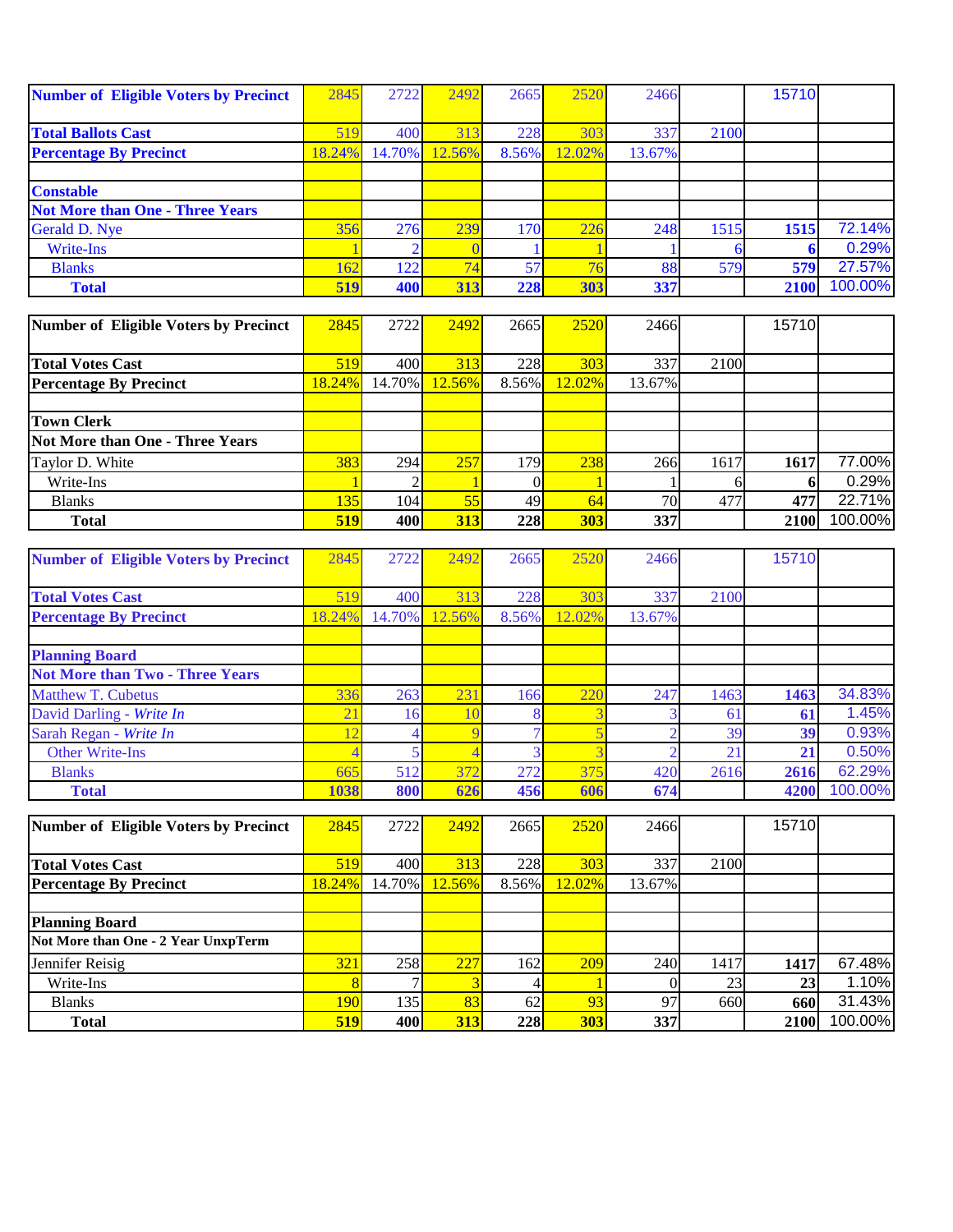| <b>Number of Eligible Voters by Precinct</b> | 2845   | 2722   | 2492   | 2665  | 2520   | 2466   |            | 15710 |         |
|----------------------------------------------|--------|--------|--------|-------|--------|--------|------------|-------|---------|
|                                              |        |        |        |       |        |        |            |       |         |
| <b>Total Votes Cast</b>                      | 519    | 400    | 313    | 228   | 303    | 337    | 2100       |       |         |
| <b>Percentage By Precinct</b>                | 18.24% | 14.70% | 12.56% | 8.56% | 12.02% | 13.67% |            |       |         |
|                                              |        |        |        |       |        |        |            |       |         |
| <b>School Committee</b>                      |        |        |        |       |        |        |            |       |         |
| <b>Not More than Two - Three Years</b>       |        |        |        |       |        |        |            |       |         |
| Kerri Lynn Ames                              | 303    | 247    | 182    | 119   | 163    | 189    | 1203       | 1203  | 28.64%  |
| Kristin A. Bader                             | 223    | 149    | 148    | 126   | 173    | 203    | 1022       | 1022  | 24.33%  |
| Steven H. Furlani                            | 101    | 106    | 64     | 50    | 47     | 64     | 432        | 432   | 10.29%  |
| Fiona M. Ineson                              | 160    | 145    | 131    | 70    | 106    | 99     | $71^\circ$ | 711   | 16.93%  |
| Write-Ins                                    |        |        |        |       |        |        |            |       | 0.19%   |
| <b>Blanks</b>                                | 249    | 152    | 97     | 90    | 117    | 119    | 824        | 824   | 19.62%  |
| <b>Total</b>                                 | 1038   | 800    | 626    | 456   | 606    | 674    |            | 4200  | 100.00% |

| Number of Eligible Voters by Precinct | 2845   | 2722            | 2492   | 2665            | 2520   | 2466   |      | 15710 |         |
|---------------------------------------|--------|-----------------|--------|-----------------|--------|--------|------|-------|---------|
|                                       |        |                 |        |                 |        |        |      |       |         |
| <b>Total Votes Cast</b>               | 519    | 400             | 313    | 228             | 303    | 337    | 2100 |       |         |
| <b>Percentage By Precinct</b>         | 18.24% | 14.70%          | 12.56% | 8.56%           | 12.02% | 13.67% |      |       |         |
|                                       |        |                 |        |                 |        |        |      |       |         |
| <b>Library Trustee</b>                |        |                 |        |                 |        |        |      |       |         |
| Not More than Three - Three Years     |        |                 |        |                 |        |        |      |       |         |
| Katherine M. Miller                   | 331    | 262             | 221    | 163             | 216    | 249    | 1442 | 1442  | 22.89%  |
| Edwin M. Scribner, Jr.                | 303    | 254             | 217    | 147             | 193    | 208    | 1322 | 1322  | 20.98%  |
| Ann Shea - Write In                   | 76     | 50 <sup> </sup> | 41     | 18              | 25     | 34     | 244  | 244   | 3.87%   |
| Other Write-Ins                       |        | 10I             | 3      | 10 <sup> </sup> |        |        | 31   | 31    | 0.49%   |
| <b>Blanks</b>                         | 842    | 624             | 457    | 346             | 474    | 518    | 3261 | 3261  | 51.76%  |
| <b>Total</b>                          | 1557   | 1200            | 939    | 684             | 909    | 1011   |      | 6300  | 100.00% |

| <b>Number of Eligible Voters by Precinct</b> | 2845   | 2722   | 2492   | 2665  | 2520   | 2466   |      | 15710 |         |
|----------------------------------------------|--------|--------|--------|-------|--------|--------|------|-------|---------|
|                                              |        |        |        |       |        |        |      |       |         |
| <b>Total Votes Cast</b>                      | 519    | 400    | 313    | 228   | 303    | 337    | 2100 |       |         |
| <b>Percentage By Precinct</b>                | 18.24% | 14.70% | 12.56% | 8.56% | 12.02% | 13.67% |      |       |         |
|                                              |        |        |        |       |        |        |      |       |         |
| <b>Library Trustee</b>                       |        |        |        |       |        |        |      |       |         |
| <b>Not More than One - One Year</b>          |        |        |        |       |        |        |      |       |         |
| William D. Wagner                            | 343    | 269    | 227    | 165   | 226    | 255    | 1485 | 1485  | 70.71%  |
| Write-Ins                                    |        |        |        |       |        |        | 35   | 35    | 1.67%   |
| <b>Blanks</b>                                | 165    | 122    | 80     | 58    | 75     | 80     | 580  | 580   | 27.62%  |
| <b>Total</b>                                 | 519    | 400    | 313    | 228   | 303    | 337    |      | 2100  | 100.00% |

| Number of Eligible Voters by Precinct | 2845       | 2722   | 2492       | 2665  | 2520       | 2466   |      | 15710 |         |
|---------------------------------------|------------|--------|------------|-------|------------|--------|------|-------|---------|
|                                       |            |        |            |       |            |        |      |       |         |
| <b>Total Votes Cast</b>               | 519        | 400    | 313        | 228   | 303        | 337    | 2100 |       |         |
| <b>Percentage By Precinct</b>         | 18.24%     | 14.70% | 12.56%     | 8.56% | $12.02\%$  | 13.67% |      |       |         |
|                                       |            |        |            |       |            |        |      |       |         |
| <b>Weston Memorial Trustee</b>        |            |        |            |       |            |        |      |       |         |
| Not More than One - Three Years       |            |        |            |       |            |        |      |       |         |
| Jonathan Hagenstein                   | 346        | 275    | 234        | 171   | 218        | 245    | 1489 | 1489  | 70.90%  |
| Write-Ins                             |            |        |            |       |            |        |      |       | 0.14%   |
| <b>Blanks</b>                         | 173        | 123    | 78         | 57    | 85         | 92     | 608  | 608   | 28.95%  |
| <b>Total</b>                          | <b>519</b> | 400    | <b>313</b> | 228   | <b>303</b> | 337    |      | 2100  | 100.00% |